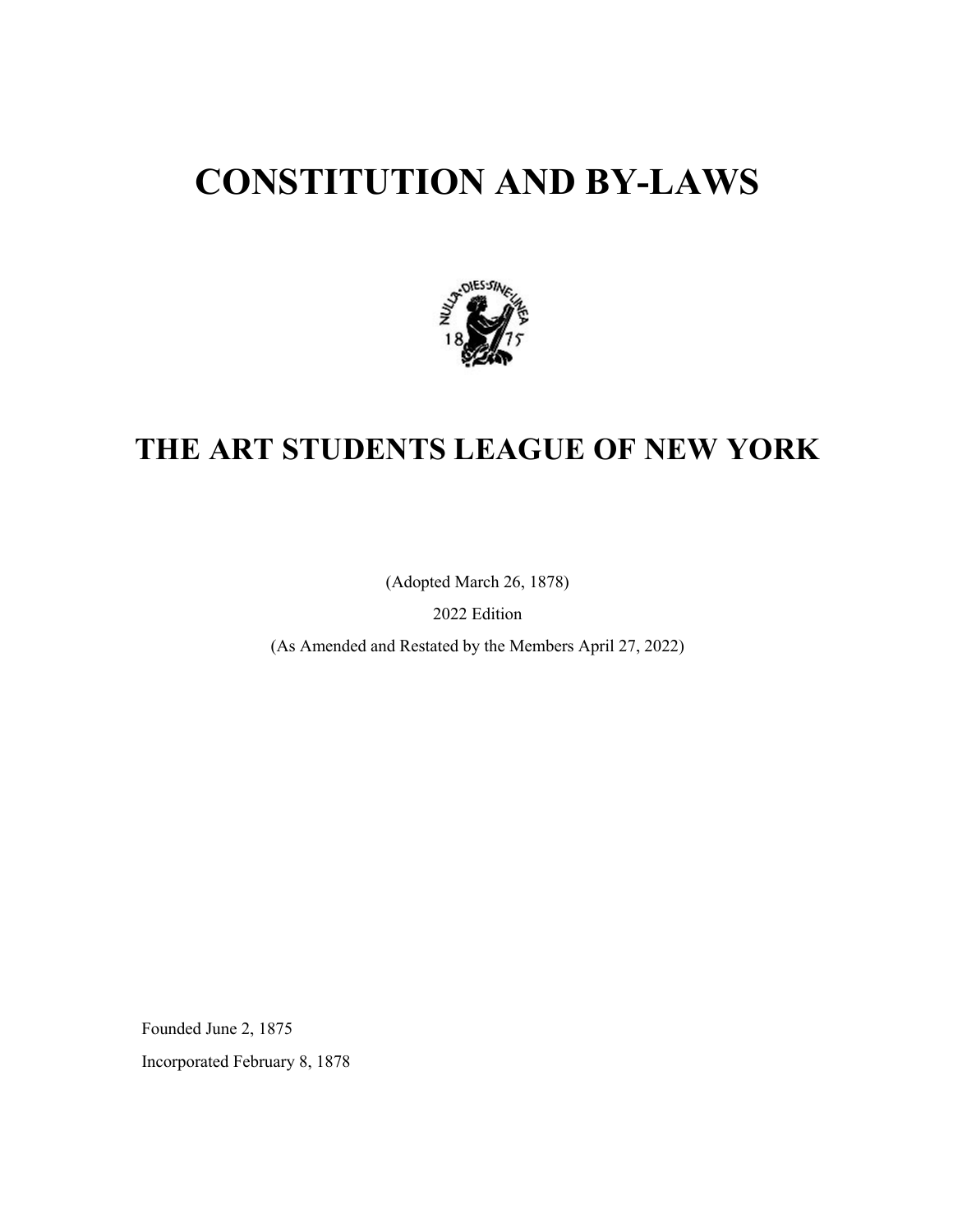## **ARTICLE I**

## **NAME**

This organization shall be called The Art Students League of New York (the "League").

## **ARTICLE II**

## **OBJECTS**

The objects of the League are:

 *First* — The establishment and maintenance of an Academic School of Art, which shall give a thorough course of instruction in drawing, painting and sculpture.

*Second* — The cultivation of a spirit of fraternity among art students.

## **ARTICLE III**

## **MEMBERS**

The League shall be composed of artists and students who intend to make Art a profession.

Members may be elected at the Annual Meeting of the League and at any other meeting of the League membership, on the recommendation of the Board of Control, by a three-fourths vote; and must qualify by signing the Constitution and paying the annual dues within thirty days.

Honorary Members may be elected as provided in the By-Laws.

## **ARTICLE IV**

## **OFFICERS**

The officers of the League shall be a President, two Vice-Presidents, a Treasurer, a Secretary and such others as are provided for in the By-Laws. The offices of President, Treasurer, and Secretary must be held by separate persons, e.g., the offices of President and Secretary may not be held by the same person, but one person may serve as both Vice-President and Secretary.

## **ARTICLE V**

## **GOVERNMENT**

The League shall be governed by a Board of Control, which shall have the entire direction and management of all the concerns of the League during its term of office and shall be responsible to the League for the maintenance of its schools and for the advancement of the objects of the League. It shall be composed of twelve members, at least three of whom shall be students actually at work in the school.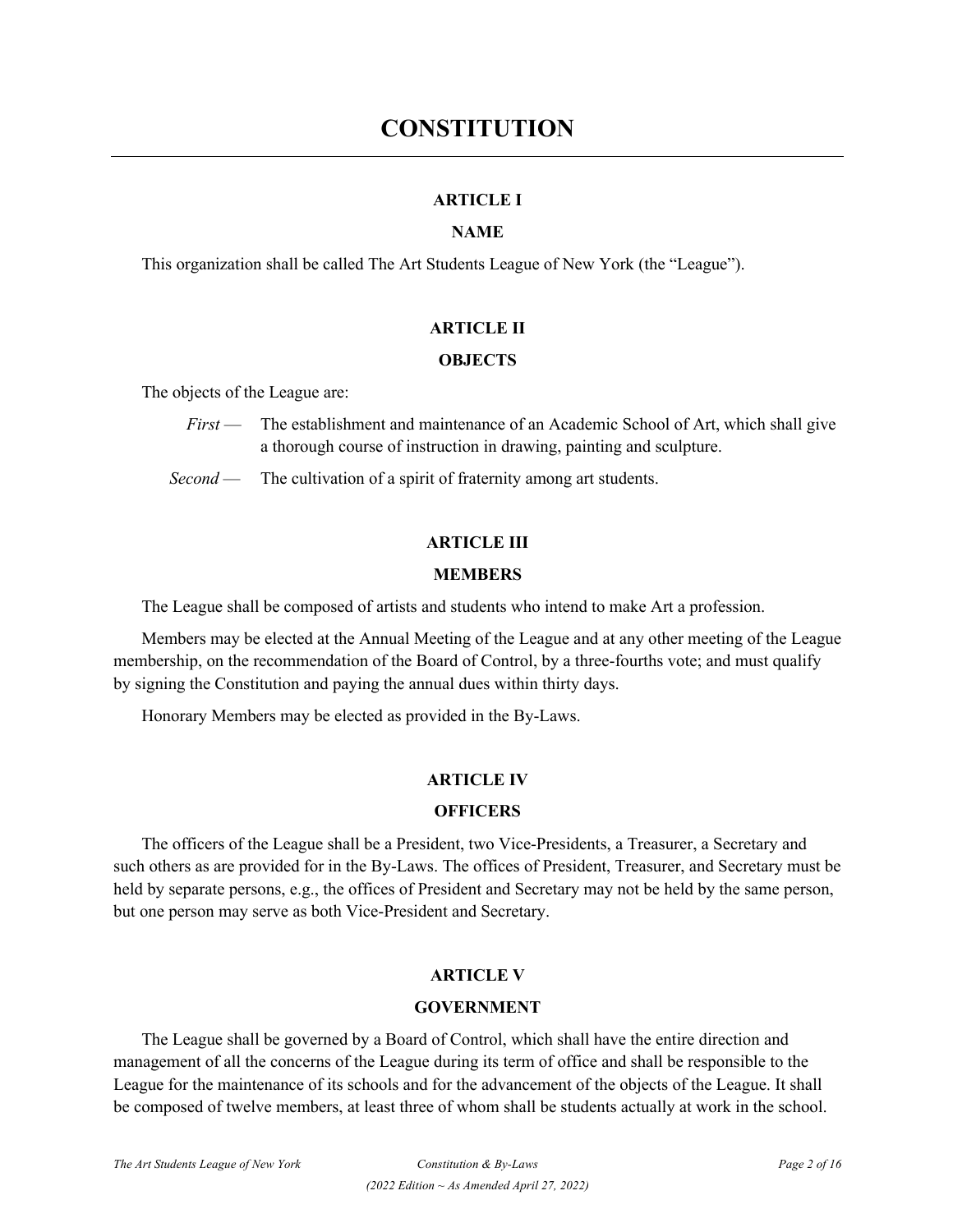The twelve members are a President and two Vice Presidents elected to one-year terms, six others elected to two-year terms, which terms are staggered, and three more appointed to one-year terms.

The Board of Control shall be elected in the following manner: At the Annual Meeting, the League shall elect a President, a Vice-President who shall be nominated by the men, a Vice-President who shall be nominated by the women, and three others.

The six members so elected, together with those persons on the Board of Control who are continuing into the second year of their term, shall organize within ten days, and proceed to (i) appoint three more for one-year terms, and (ii) then the full Board of Control shall appoint a Treasurer, and a Secretary from among the members of the Board of Control.

The Board of Control shall have the power to fill all vacancies that may occur in its number and to remove any member except those elected by the League. The appointment of a person to fill a vacancy of an elected member of the Board of Control shall only be until the next Board of Control election. Where such vacancy occurs in the first year of a two-year term, the Membership shall nominate and elect a Member to serve for the balance of the unexpired term, i.e., one year.

Members of the Board of Control shall not receive any remuneration from the League for their services, nor shall they be eligible for any salaried office in the League.

## **ARTICLE VI**

#### **DUES**

All dues shall be fixed and established by the Board of Control.

## **ARTICLE VII**

#### **MEETINGS**

There shall be an Annual Meeting of the League held in the month of December, for the election of Officers for the ensuing year, and such other meetings as may be provided for in the By-Laws. One hundred of the Active Members shall constitute a quorum at the Annual Meeting and at all other meetings of the League membership.

#### **ARTICLE VIII**

#### **SCHOOLS**

The Board of Control shall maintain schools or classes for study from the Nude and from the Antique. It may establish or discontinue, at its discretion, classes for study from the Head, in Composition, Perspective, Anatomy, or any other branch that may be included in a regular academic course of art study.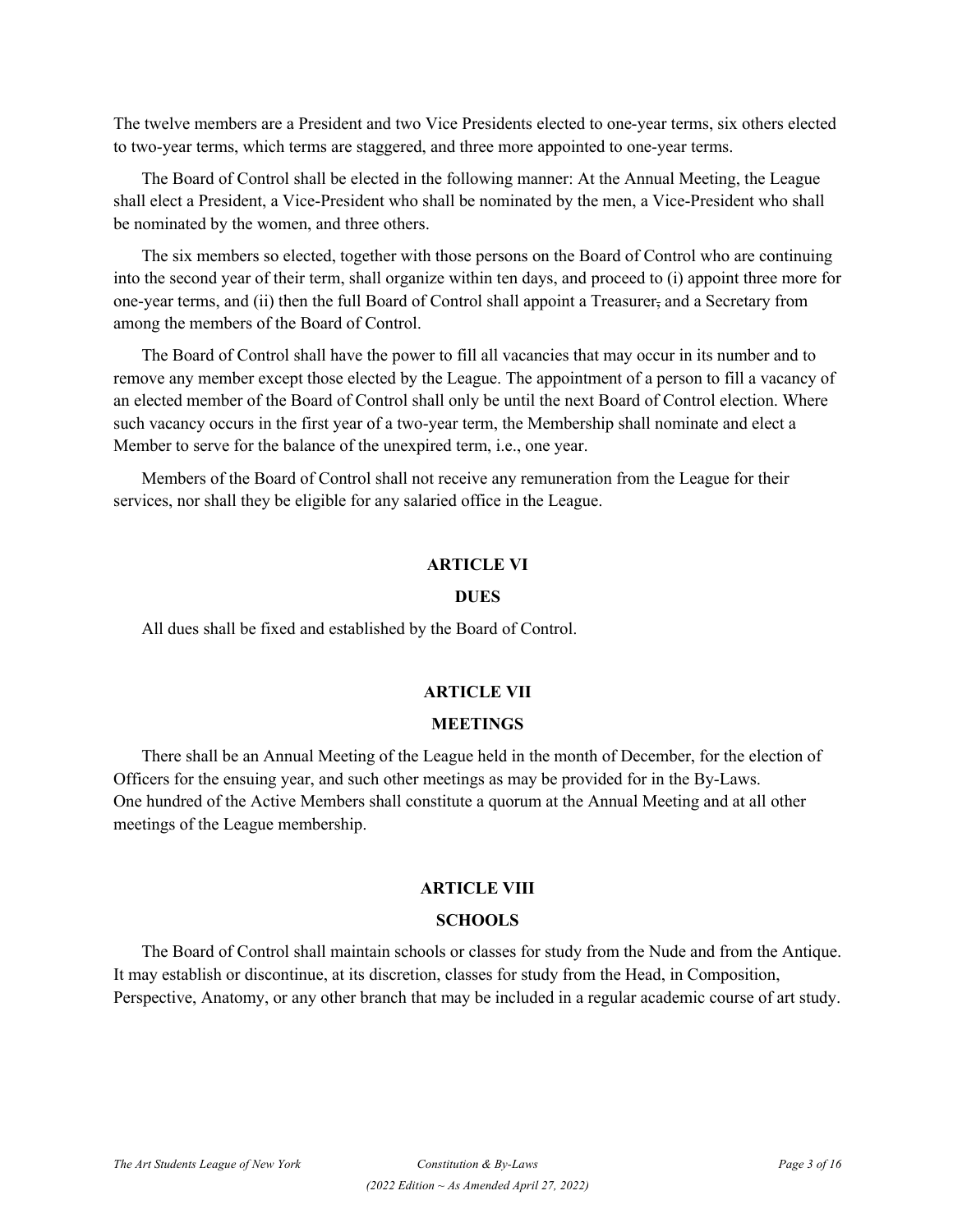## **ARTICLE IX**

#### **EXPULSION**

The Board of Control shall have the power to suspend or expel a Member of the League, as provided in the By-Laws, and all interest in the property of the League of persons resigning, or otherwise ceasing to be Members, shall vest in the League.

## **ARTICLE X**

#### **AMENDMENTS**

This Constitution shall not be altered or amended, except at the Annual Meeting. All proposed amendments must be submitted to the Board of Control and be posted on the Bulletin Board of the League four weeks prior to being acted upon. No amendment shall be adopted unless by vote of threefourths of the Members present forming a quorum.

**\* \* \***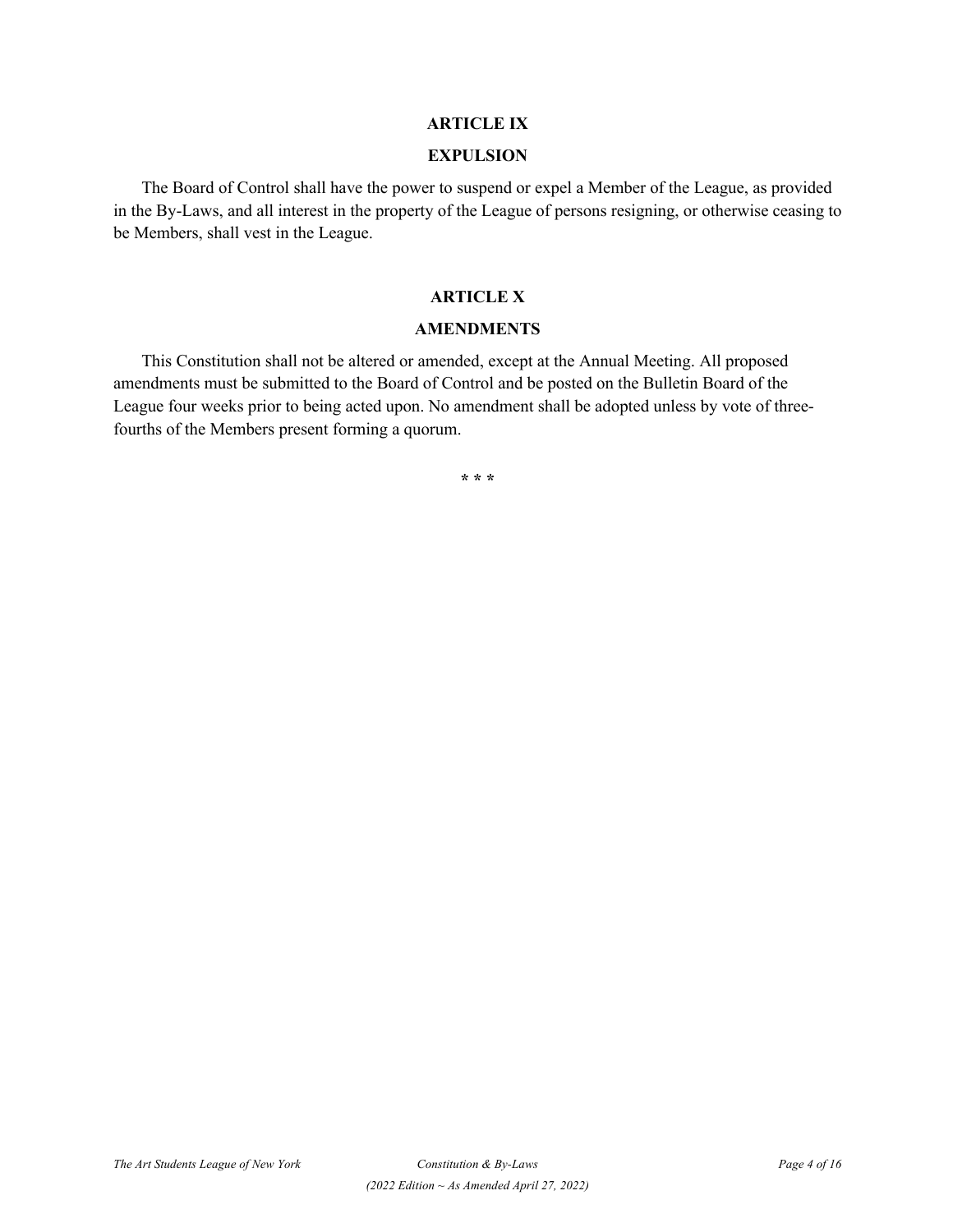## **BY-LAW I**

## **MEMBERS**

The mission and future of the League depends on the active participation of an informed membership. The rights and responsibilities of the League's Members include electing the Board of Control, making nominations for League membership and the Board of Control, receiving an annual report on the state of the League and its financial condition, and approving major decisions as set forth in the League's Constitution and By-Laws.

**Eligibility and Election:** Nominees are elected in accordance with Article III of the League's Constitution. To be eligible for membership, a person must be: (i) a student who has taken at least 210 hours of in-studio, instructor-led classes at the League, or (ii) an instructor who has taught in-studio at the League for one regular session or three summer sessions.

An eligible person shall be nominated for membership via the following process:

- (i) proposal by a sponsoring Member and two supporting Members, all in good standing,
- (ii) registration of the eligible person's name and address in the Member Book together with signatures from the sponsoring and supporting Members,
- (iii) diligent inquiry by or on behalf of the Board of Control confirming eligibility, and
- (iv) recommendation of the Board of Control.

The names of nominees together with their respective cities of residence and the names of their sponsoring Members shall be posted on the League's Bulletin Board for no less than thirty days before the meeting where the nominees are presented to the membership for a vote. Thereafter, the Secretary shall notify all persons newly elected to the membership so that they may accept membership by:

- (i) signing the Constitution and thereby agreeing to comply with the League's policies, including the Student Code of Conduct; and
- (ii) paying the annual dues within thirty days.

Persons newly elected to membership may not vote at the meeting where they were elected and may not exercise rights of membership until completing the above obligations.

**Active Membership:** Members who are Active Members and in good standing have all the rights and privileges of membership as set forth in the League's Constitution and By-Laws, including the right to vote on matters before the membership, to make nomination proposals, and to be counted as part of a quorum and for purposes of the minimum number of signatories for a petition.

Members are Active Members as long as they have attended or voted at one meeting within the twenty-four months preceding any exercise of their rights of membership. Members who have not attended or voted at one meeting within that twenty-four-month period are automatically deemed Inactive Members. The Board of Control may conduct a query of its Members from time to time by mail or other means to determine each Member's desire to maintain active voting status. Any Member who does not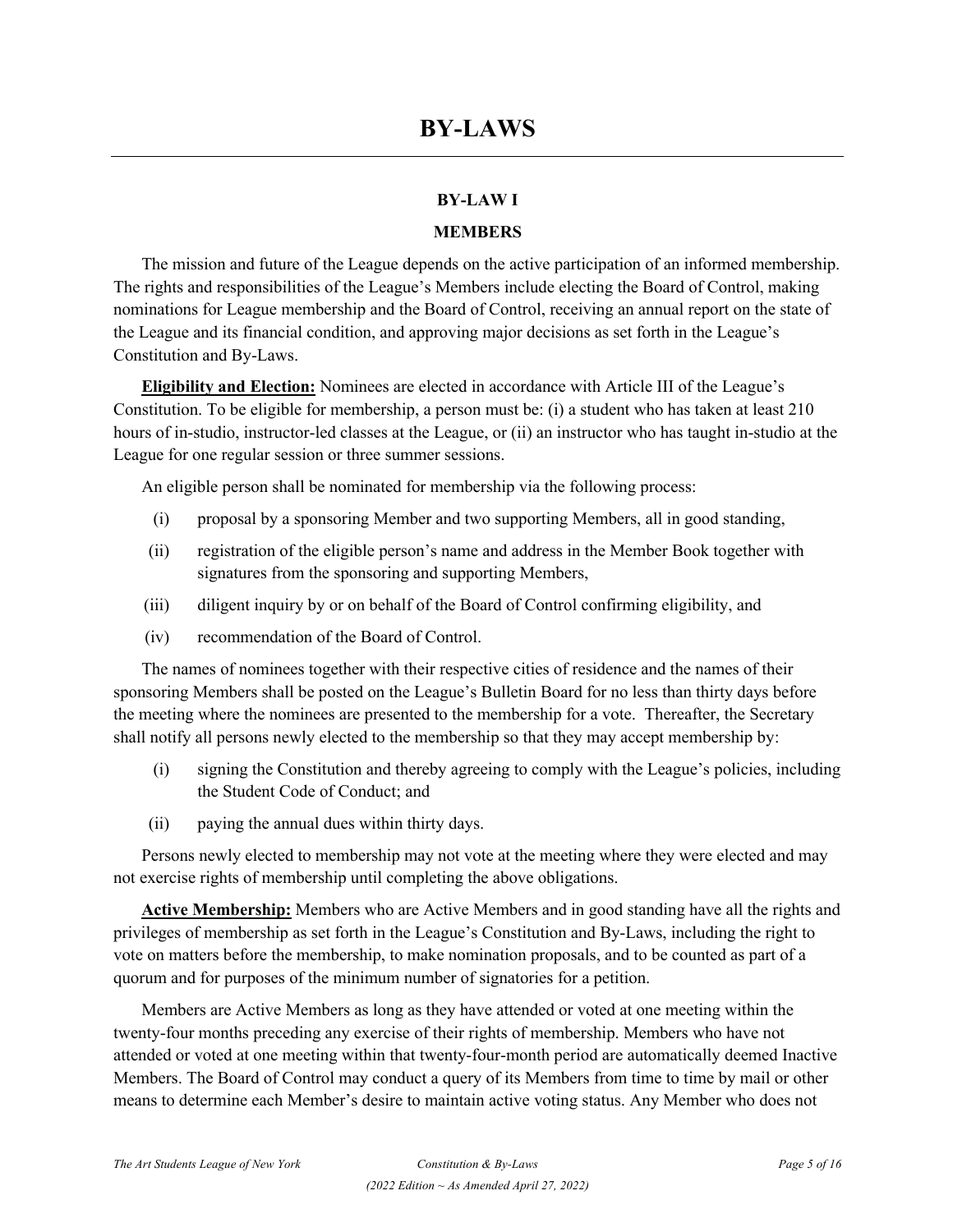respond affirmatively in writing to any such query within 60 days of the date of the query notice will be deemed to have elected to become, and shall thereupon become, an Inactive Member. Inactive Members in good standing have the same rights and privileges as Active Members except that they don't have the right to vote, make nomination proposals, be counted for purposes of the minimum number of signatories for a petition, or receive ballots and member notices. Inactive Members shall be reinstated as Active Members either:

- (i) immediately upon showing up in attendance at any Annual, Business, or Special Meeting, at which they shall be entitled to exercise all rights as an Active Member, including to be counted as part of a quorum and to vote, or
- (ii) 30 days after submitting a written request for reinstatement to the Board of Control.

**Good Standing:** Members are in good standing when they are current on all membership dues, tuition, and fees and haven't been suspended or expelled from membership by the Board of Control. Members in arrears for more than 90 days are not in good standing and are not entitled to any privileges of membership until all unpaid dues, tuition and fees have been paid. Members in arrears or who have not renewed their membership for more than 15 months shall be dropped from the membership rolls. Persons dropped from League membership rolls due to arrears or non-renewal may be reinstated as Members in good standing upon paying any arrears, applying to the Board of Control, and receiving Board of Control approval for reinstatement. Reinstated Members shall have the rights and privileges equal to those of newly elected Members except that the preceding years of active membership shall be included in the tenyear period required for Life Membership.

**Life Membership:** Members in good standing who have completed ten full years of membership after the year they were elected, and who have made eleven annual membership dues payments, shall become Life Members. Life Members have all the same rights, privileges, and obligations as Members except that they are exempt from paying membership dues.

**Honorary Membership:** The membership may elect Honorary Members at the Annual Meeting by a four-fifths vote upon the unanimous nomination of the Board of Control, provided that the names of the candidates for honorary membership have been posted on the League's Bulletin Board thirty days in advance of the Annual Meeting. Honorary Members are exempt from payment of membership dues. However, they must sign the League's Constitution and By-Laws prior to exercising any honorary membership rights. Honorary Members in good standing shall have the right to receive the same benefits as may be offered to Members and shall have the right to attend and be heard at membership meetings, but shall not have the right to vote, to be counted for purposes of a quorum or the minimum number of signatories for a petition, or to serve on the Board of Control.

## **BY-LAW II**

#### **NON-DISCRIMINATION**

The League shall be governed and administered in a manner welcoming to all who are committed to the learning, teaching, and making of Art.

In all its dealings, neither the League nor its duly authorized agents shall discriminate against any individual or group for reasons of race, color, creed, religion, sex, gender, gender identity, age, ethnicity,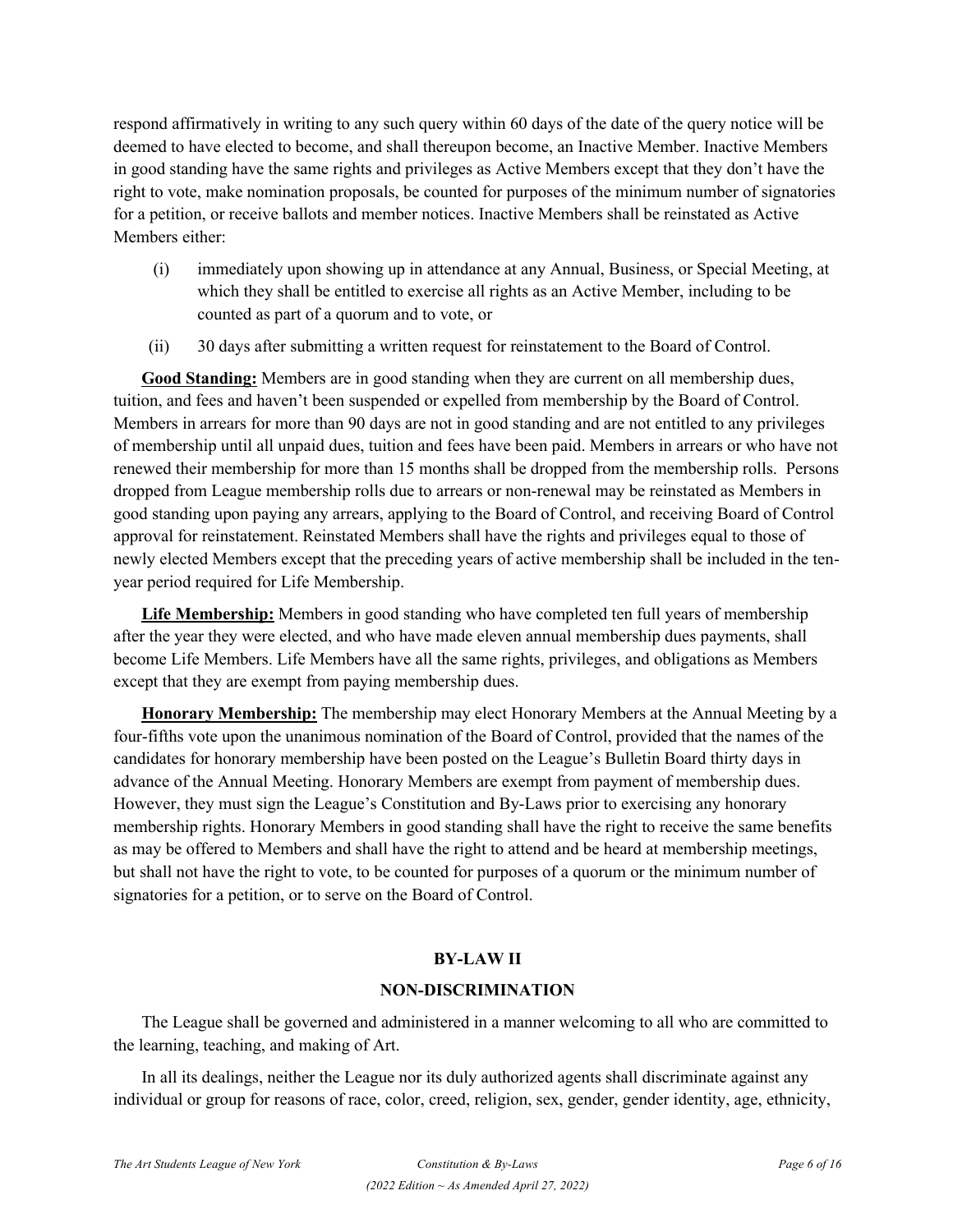national origin, marital status, sexual preference, disability, or any category protected by state or federal law.

#### **BY-LAW III**

## **OFFICERS**

The officers of the League shall be the twelve members of the Board of Control, including the President, two Vice-Presidents, Treasurer, and Secretary, and such others as provided for herein and as the Board of Control may appoint.

#### **BY-LAW IV**

#### **PRESIDENT**

The President shall have general supervision of the affairs of the League and preside at all meetings of the Members and all meetings of the Board of Control. The President shall appoint all committees and committee chairs not otherwise provided for in the League's Constitution and By-Laws and shall be an ex-officio member of all committees. The President has the power to sign and execute in the name of the League all contracts authorized either generally or specifically by the Board of Control unless the Board of Control has specifically required an additional signature.

Concerning communications, the President shall: (i) be the spokesperson for the Board of Control and see that Member communications to the Board of Control are responded to, (ii) see that the Members and the Board of Control are informed about the activities of the League, (iii) present an address at the Annual Meeting giving a general statement of the condition of the League, and (iv) propose such measures as are required for the League's welfare and prosperity and for the advancement of the mission of the League.

In addition to the foregoing, the President shall perform all duties customarily carried out by the president of a not-for-profit organization and such other duties as from time to time may be agreed upon with the Board of Control.

In case of the resignation, disability, or death of the President, the Board of Control shall call a Special Meeting of the Members to be held within thirty days thereafter for the purpose of nominating and electing a successor for the remainder of the term.

## **BY-LAW V**

#### **VICE-PRESIDENTS**

Each Vice President shall have such powers and duties as may be assigned by the Board of Control. Both Vice Presidents shall be ex-officio members of all committees. In the absence of the President, the Vice Presidents shall perform the duties of the President as assigned by the Board of Control. In case of the resignation, disability, or death of either of the Vice Presidents, the Board of Control shall appoint a successor for the remainder of the term.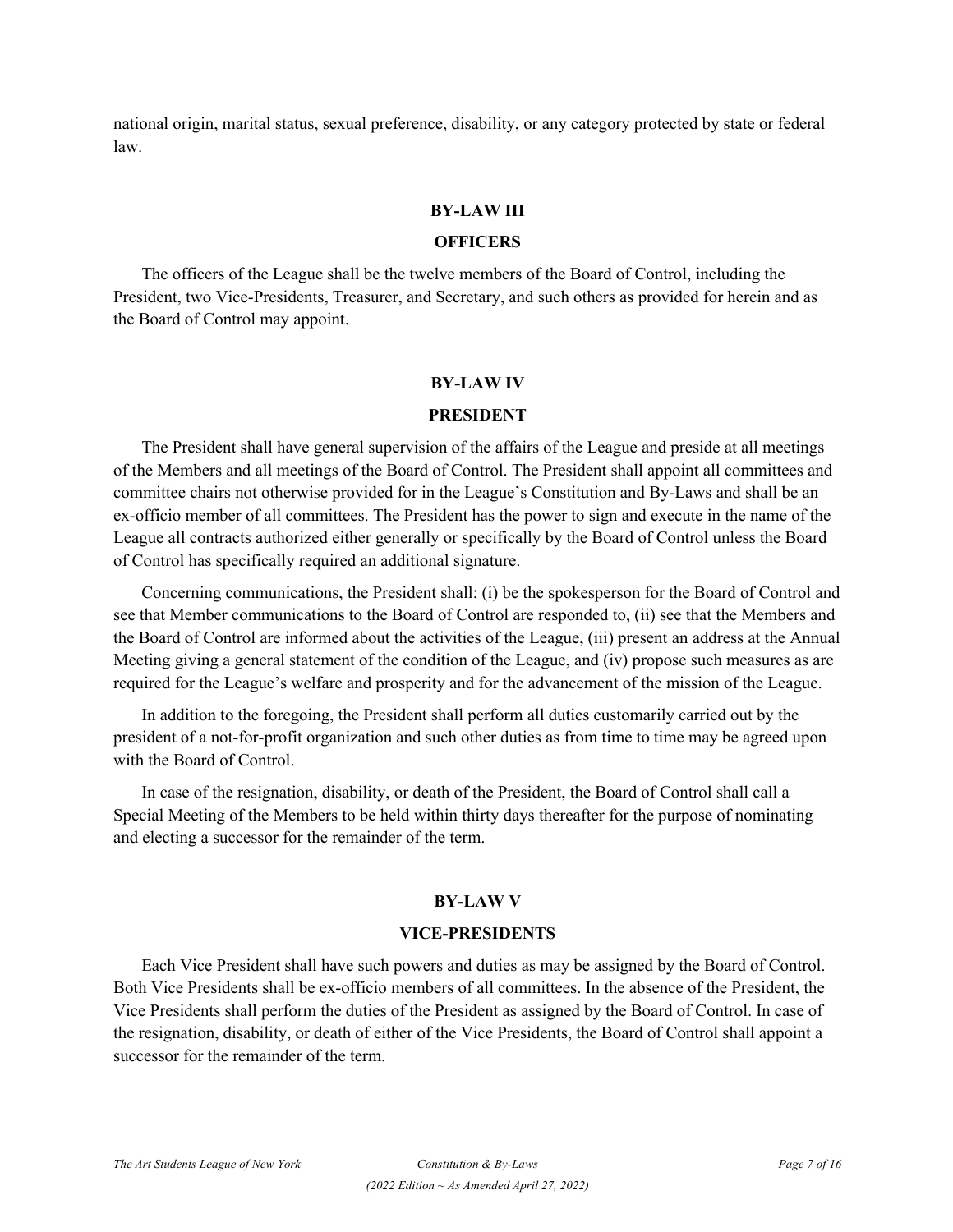#### **BY-LAW VI**

#### **TREASURER**

The Treasurer has oversight over the League's finances, assets and annual budget and performs all duties customarily carried out by the treasurer of a not-for-profit organization. In exercising such oversight, the Treasurer shall: (i) chair the finance committee, (ii) cause to be kept full and accurate accounts of receipts and disbursements of the League, (iii) cause to be deposited all moneys, evidences of indebtedness and other valuable documents of the League in the name and to the credit of the League in such banks or depositories as the Board of Control may designate, (iv) cause to be rendered a statement of the League's finances to the Board of Control at its regular meetings or whenever required by the Board of Control, (v) cause to be rendered an Annual Report of the League's finances to the Members at the Annual Meeting of the Members, (vi) cause to be exhibited, at all reasonable times, the League's books and accounts to any Board of Control member, and (vii) perform such other duties as the Board of Control may assign from time to time.

The Board of Control may appoint, by majority vote, Assistant Treasurers. Assistant Treasurers perform such duties as assigned by the Treasurer or by the Board of Control. (Assistant Treasurers are not members of the Board of Control and may not vote on behalf of the Treasurer.) An Assistant Treasurer serves for a term of one year and until a successor is duly appointed; Assistant Treasurers may be appointed, reappointed, or removed at any time, with or without cause, by majority vote of the Board of Control.

#### **BY-LAW VII**

#### **SECRETARY**

The Secretary performs all duties customarily carried out by the office of a not-for-profit organization secretary. The Secretary: (i) sees that notices are duly posted and served for all meetings of the Members, the Board of Control, and all committees thereof, (ii) acts as secretary for all meetings of the Members and the Board of Control, (iii) keeps in the minute books of the League the minutes of all meetings, together with all resolutions and actions by written consent, of the Members, the Board of Control, and committees thereof, (iv) keeps the roll of the Members, (v) receives and keeps the annual disclosure statements required by the League's Conflict of Interest Policy, (vi) sees that all Board of Control election ballots and communications are duly posted and served and that all election procedures are duly administered, (vii) serves as custodian of the League's governing documents, namely its Certificate of Incorporation, Constitution and By-Laws, committee charges and charters, Board of Control and committee policies and procedures, and all amendments thereto, and (viii) performs such other duties as the Board of Control may assign from time to time.

The Board of Control may appoint, by majority vote, Assistant Secretaries. Assistant Secretaries perform such duties as assigned by the Secretary or by the Board of Control, including, if the Secretary is unavailable, acting as secretary for meetings of Members and the Board of Control. (Assistant Secretaries are not members of the Board of Control and may not vote on behalf of the Secretary.) An Assistant Secretary serves for a term of one year and until a successor is duly appointed; provided that Assistant Secretaries may be appointed, re-appointed or removed at any time, with or without cause, by majority vote by the Board of Control.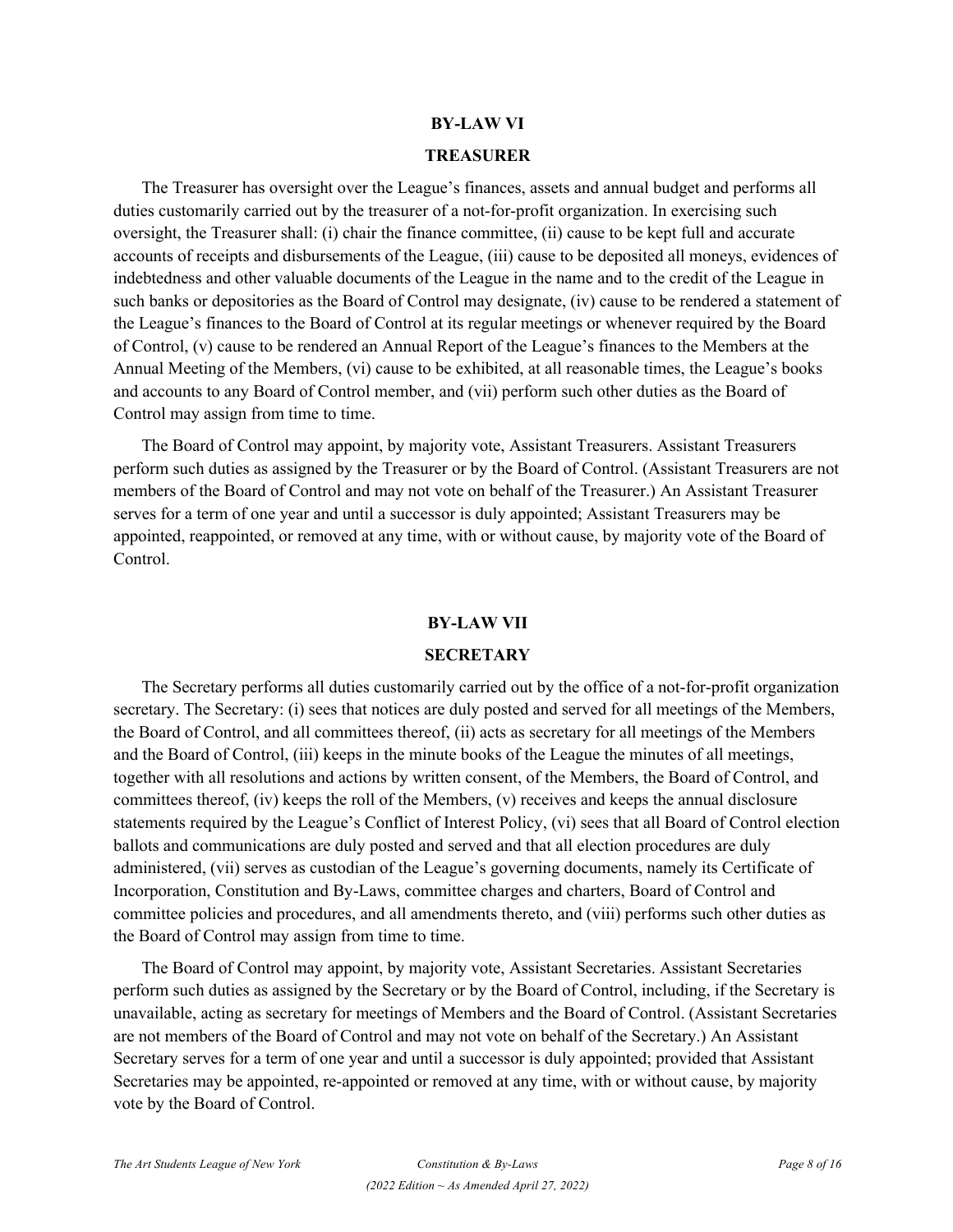#### **BY-LAW VIII**

#### **EXECUTIVE DIRECTOR, EMPLOYEES AND AGENTS**

In carrying out its responsibilities, the Board of Control may appoint an Executive Director (titled as such or as the Board of Control otherwise determines) to execute and advance the mission of the League, including to manage its operations and hire staff. Such Executive Director shall regularly report to the President and the Board of Control about all of the activities of the League within the scope of such Executive Director's authority.

Additionally, the Board of Control may from time to time appoint such other employees and agents as it shall deem necessary to carry out the mission and management of the League.

Employees and agents of the League shall have such authority and perform such duties as the Board of Control may from time to time determine and shall hold office at the pleasure of the Board of Control. To the fullest extent allowed by law, the Board of Control may delegate to the Executive Director or any employee or agent any powers possessed by the Board of Control and may prescribe their respective title, terms of office, authorities, duties, and compensation.

#### **BY-LAW IX**

#### **NOTICES, THE BULLETIN BOARD, AND COMMUNICATIONS**

All notices required to be given to Members under these By-Laws shall be posted on the "Bulletin Board." The Bulletin Board shall be located in the League's 57<sup>th</sup> Street building and accessible to all Members for viewing when the building is open for classes. As technology permits, the League may also post all notices electronically on a Members' page of the League website and/or League app.

All communications required to be given to Members under these By-Laws shall be sent by email to all Active Members. Ballots may be sent by email or United States Postal Service at the League's discretion. Upon reasonable request, the League shall send communications and ballots to a Member via United States Postal Service.

It is the responsibility of Members to keep their contact information, including email and street addresses up to date. Notices, communications, and ballots sent to a Member shall be deemed properly delivered if sent to the last email address (or street address, if applicable) provided by the Member.

## **BY-LAW X**

### **MEETINGS**

**Member Meetings:** The Annual Meeting of the League shall be held on the evening of the first Wednesday in December.

There shall be three business meetings of the Members of the League each year, which shall convene on the evenings of the third Wednesday in January and April and the first Wednesday in October, unless otherwise ordered by the Board of Control.

The Board of Control may call Special Meetings of the Members of the League at any time.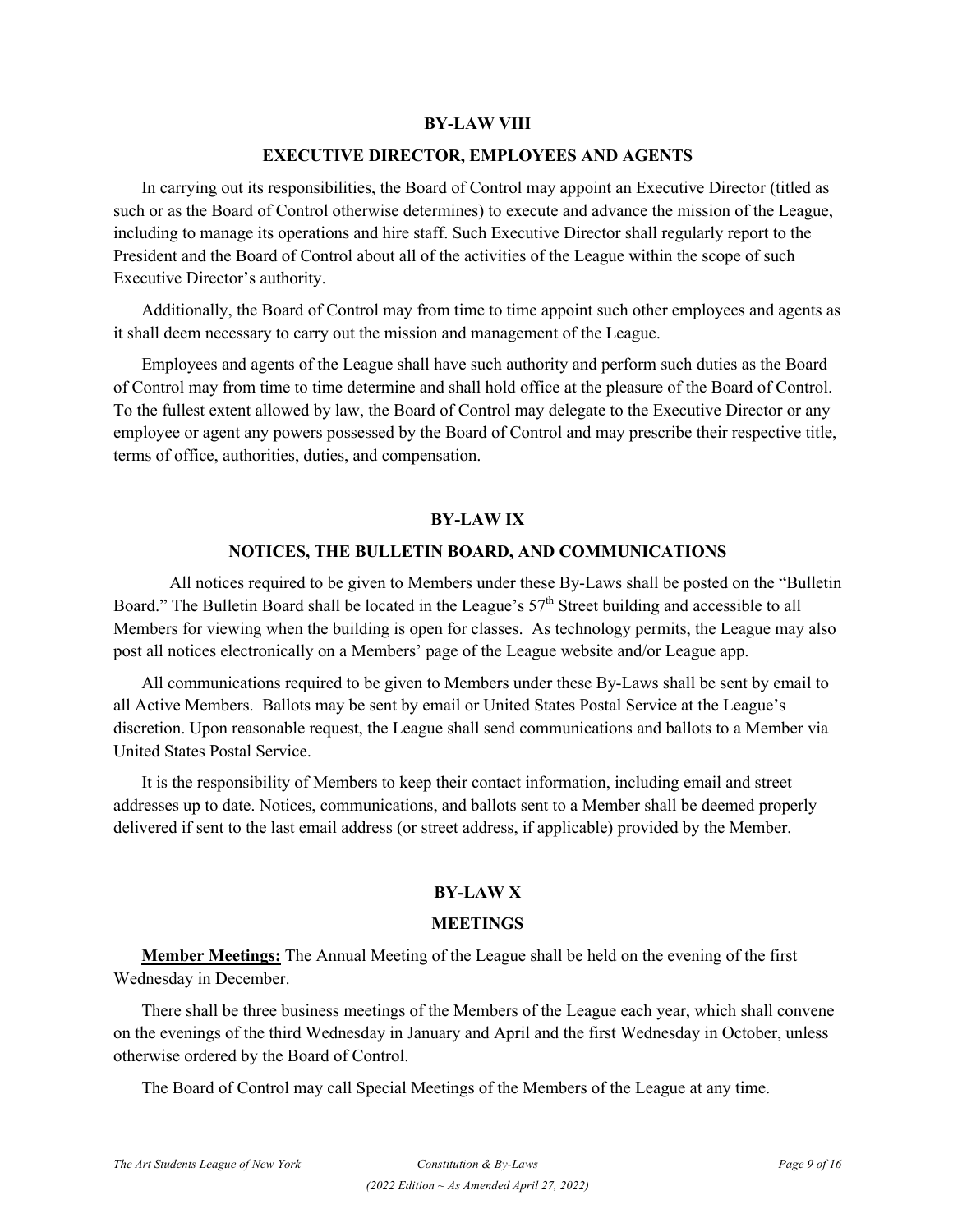A Special Meeting of the Members of the League may be called by petition at any time, provided that due notice of the meeting and the object for which it is called is posted on the Bulletin Board of the League two weeks prior to the date of the meeting and signed by 100 Active Members.

One hundred Active Members shall constitute a quorum at Member Meetings.

**Board of Control Meetings:** The Board of Control shall meet for the transaction of business at least once each month for 10 months out of the calendar year, which months shall be selected by the Board of Control.

Absence on the part of any member of the Board of Control from three consecutive meetings thereof, without satisfactory reasons being submitted to the Board of Control, shall be considered a resignation therefrom.

The President or any three Board of Control members may call a Special Meeting of the Board of Control at any time.

A majority of the Board of Control shall constitute a quorum at all Board of Control meetings.

**Meetings via Video Conference:** At the discretion of the Board of Control, meetings may be conducted so as to allow participation by videoconference or teleconference or similar electronic communications media; provided that persons participating electronically who have the right to propose, object to, and vote upon any specific actions to be taken at the meeting, are able to do so and are also able to hear the meeting and see any materials being shown at the meeting substantially concurrently with the other persons in the meeting. Participation by such electronic means will constitute presence in person at a meeting to the extent permitted by applicable law.

**Minutes:** The Minutes, or a summary of the Minutes, of each meeting of the Board of Control shall be posted in the League for a period of at least one week following such meeting and that this record shall be called the League Board of Control report.

## **BY-LAW XI**

## **ORDER OF BUSINESS**

At the Annual Meeting of the Members, the Order of Business shall be as follows:

- 1. Calling of the roll; confirmation of a quorum.
- 2. Approval of the Minutes of the last meeting of the membership.
- 3. Election of new Members.
- 4. Address of the President.
- 5. Presentation of the Annual Report.
- 6. Address of the Executive Director.
- 7. Other agenda items.
- 8. Appointment of Inspectors of Election.
- 9. Election of Board of Control members.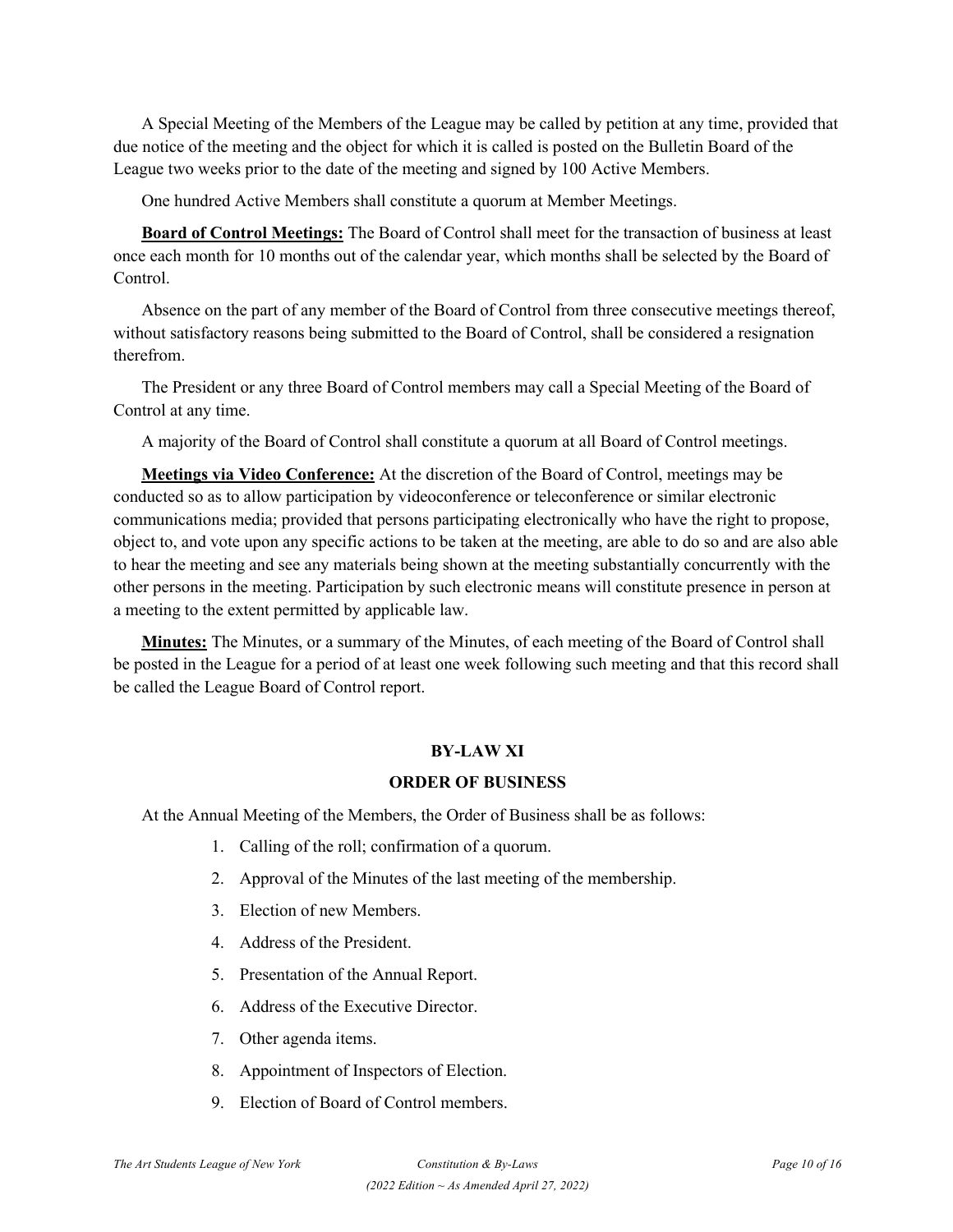10. Member questions and comments on matters not on the agenda.

11. Adjournment.

At each Business Meeting of the Members, the Order of Business shall be as follows:

- 1. Calling of the roll; confirmation of a quorum.
- 2. Approval of the Minutes of the last meeting of the membership.
- 3. Election of new Members.
- 4. Address of the President.
- 5. Financial update.
- 6. Address of the Executive Director.
- 7. Other agenda items.
- 8. Member questions and comments on matters not on the agenda.
- 9. Adjournment.

At each Board of Control Meeting, the Order of Business shall be as follows:

- 1. Calling of the roll; confirmation of a quorum.
- 2. Approval of the minutes of the last meeting of the Board of Control.
- 3. Report of the Executive Director.
- 4. Financial report.
- 5. Review of candidates for membership.
- 6. Other agenda items.
- 7. Items not on the agenda (may be requested by any Board of Control member or the Executive Director).
- 8. Adjournment.

The order of business for any of the above meetings may be changed by the President or, in the absence of the President, by the Secretary, provided that all agenda items are included.

## **BY-LAW XII**

#### **VOTING**

At any meeting of the Members, each Member shall be entitled to one vote. The affirmative vote of a majority of the Members at any meeting of the Members that has a quorum at the time of the vote shall be the act of the membership, except as set forth in this By-Law, elsewhere in the League's Constitution or By-Laws, or as required by law.

No matter may be put to a vote of the Members at any meeting unless such matter has been submitted to the Board of Control and has been posted on the Bulletin Board not less than four weeks prior to the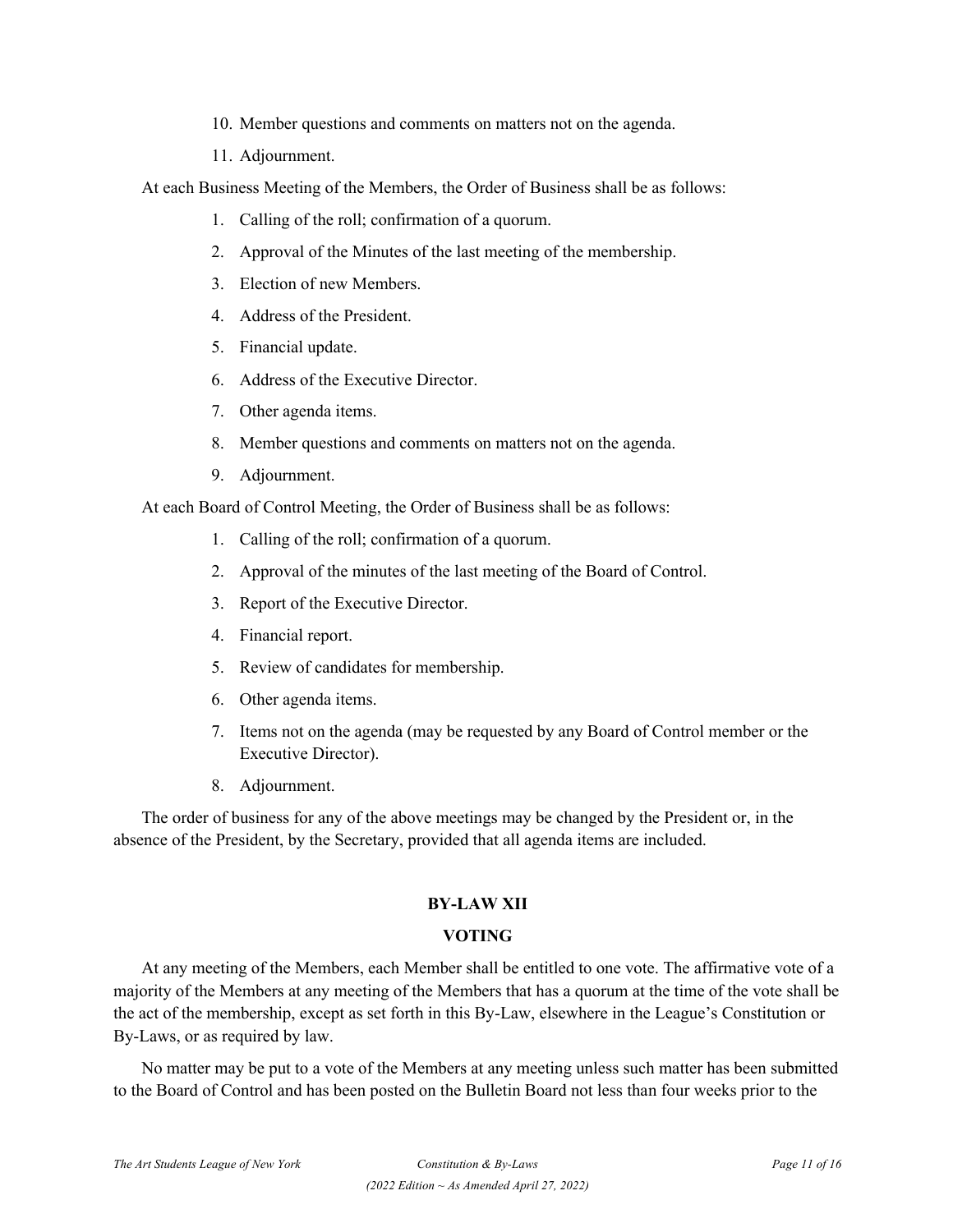date of such meeting. The preceding sentence shall not apply to matters relating to the procedures to be followed at the meeting or any adjournment thereof.

A proxy to vote at a Member's Meeting must be submitted to the League for validation of the proxygiver's signature at least seven days prior to the date of such Meeting. A proxy which has not been so submitted within such time or which has not been so validated shall not be voted.

### **BY-LAW XIII**

#### **THE BUILDING**

The Board of Control shall take no action to sell, lease, mortgage, or dispose of the League's Building located at 215 West 57<sup>th</sup> Street, New York, NY 10019, or any interest therein (including development or other rights associated with the ownership of the Building) unless and until:

- (i) the proposed action has been approved by two successive Boards of Control (that is, by the Board of Control as constituted at the time of the first such approval and by the Board of Control as reconstituted after the next annual election of the Board of Control); and
- (ii) the Board of Control has thereafter submitted the proposed transaction to the Members, and a majority of Members entitled to vote (or such greater percentage of Members whose affirmative vote may be required by law from time to time) have approved the proposed transaction.

#### **BY-LAW XIV**

#### **ANNUAL ELECTION**

At the October business meeting of the Members of the League, all nominations shall be made for President, Vice Presidents, Board of Control members to be elected to two-year terms, and any Board of Control members to be elected to serve unexpired terms. Nominations shall be closed at the end of this meeting and no further nominations can be made. Only Members in good standing may be nominated for election to, and serve on, the Board of Control.

A person is ineligible to be nominated or appointed to the Board of Control if such election or appointment would result in such person exceeding any of the following term limits:

- (i) the President may serve up to eight full consecutive terms as President, and thereafter may not serve on the Board of Control in any capacity until after a full one-year break from service;
- (ii) any Vice President or other member of the Board of Control may serve up to six full consecutive years on the Board of Control, and thereafter may not serve on the Board of Control in any capacity, other than as President, until after a full one-year break from service; and
- (iii) no person may serve on the Board of Control for more than fourteen consecutive years in any combination of capacities (i.e., President, Vice President, elected member, appointee), but shall be eligible to serve again in any capacity after a full one-year break from service.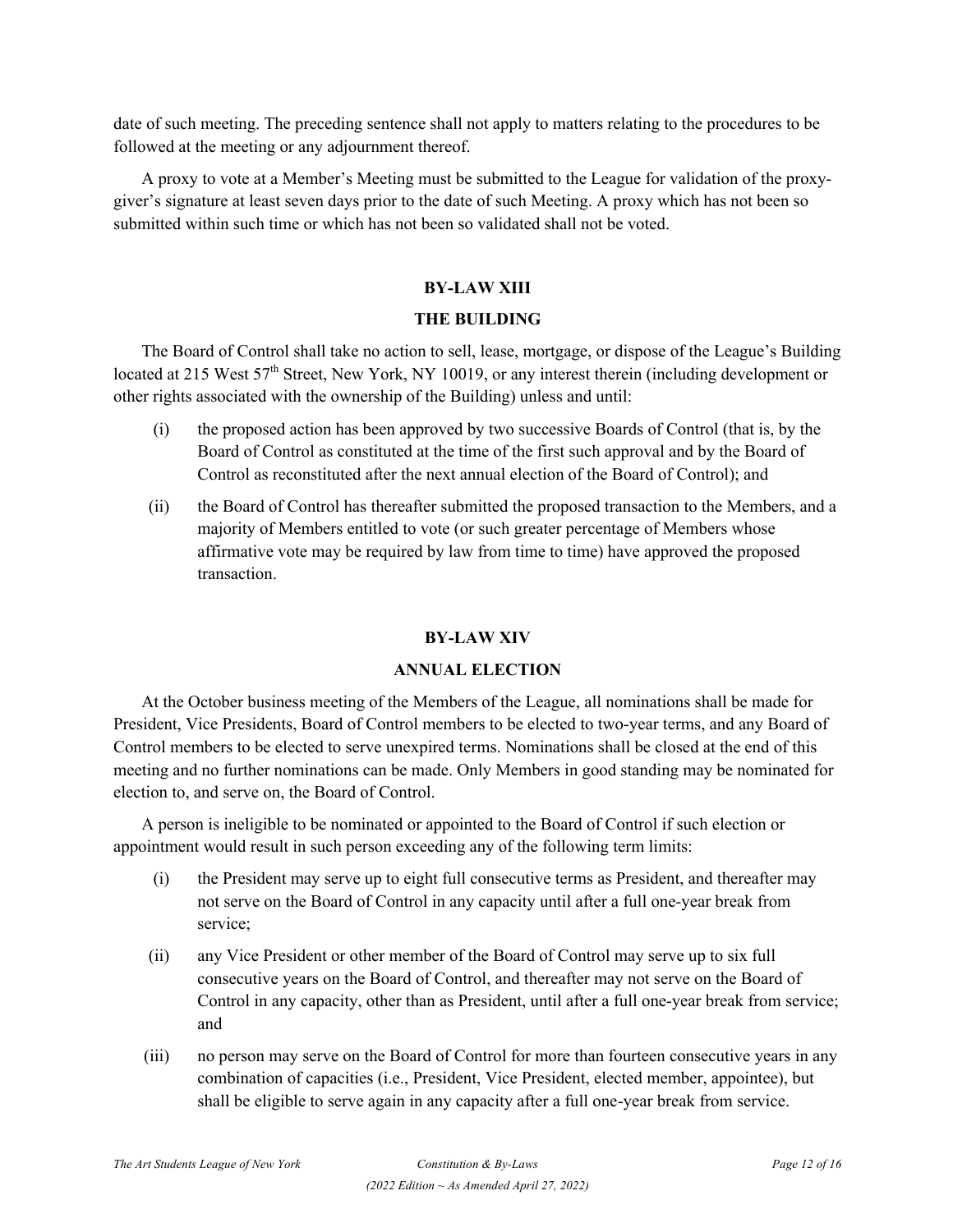A partial year of service on the Board of Control due to appointment or special election will not count toward the eight-year, six-year, or fourteen-year limits.

At least four weeks prior to the Annual Meeting, the Board of Control shall cause to be prepared and sent to all Active Members in good standing a ballot listing all of the candidates for election, identifying any candidates who are members of the retiring Board of Control, and including any statement of not more than 200 words in length which may have been submitted by the candidate for such purpose. The ballot shall otherwise be in such form and include such provisions as may be approved by the Board of Control.

Following the close of nominations, but no less than two weeks prior to the Annual Meeting, the Board of Control shall provide no less than one meet-the-candidates forum for Members to hear from and speak to the candidates for the Board of Control. That forum may be in person and/or by electronic means at the discretion of the Board of Control.

The Board of Control is expressly prohibited from expending any League funds for the purpose of promoting the candidacy of any person except as expressly contemplated in the League's Constitution and By-laws.

At the Annual Meeting of the League, after the President's address and the report of the Treasurer, the President shall appoint three Inspectors of Election from Members not on the Board of Control to witness the count of the votes. All votes shall be by ballot sent to the League or cast at the Annual Meeting. No votes shall be cast by proxy. If a Member votes more than once, e.g., by sending in a ballot and then casting a vote at the Annual Meeting, only the Member's last vote will be counted. Candidates shall be elected by plurality vote.

*Transition Note: The foregoing election of three Board of Control members to two-year terms and appointment of three Board of Control members requires a transition from the prior practice of electing three Board of Control members to one-year terms and appointing six Board of Control members to oneyear terms. Additionally, a start date for the application of the new term limits is appropriate. Accordingly:* 

- *(i) following the election of Board of Control members in December of 2021, the President, Vice Presidents and three other elected members of the Board of Control shall appoint six members to the Board of Control, each to serve for a one-year term;*
- *(ii) at the October 2022 Business Meeting, the Members shall first nominate persons for election to three Board of Control member seats, each to serve for a two-year term and then shall nominate persons for election to three Board of Control member seats, each to serve for a one-year term;*
- *(iii) at the 2022 Annual Meeting the members shall elect three nominees to two-year terms on the Board of Control and three nominees to one-year terms on the Board of Control;*
- *(iv) within ten days the elected members of the 2023 Board of Control together with the elected President and Vice Presidents shall appoint three Members to the Board of Control in accordance with Article V of the Constitution;*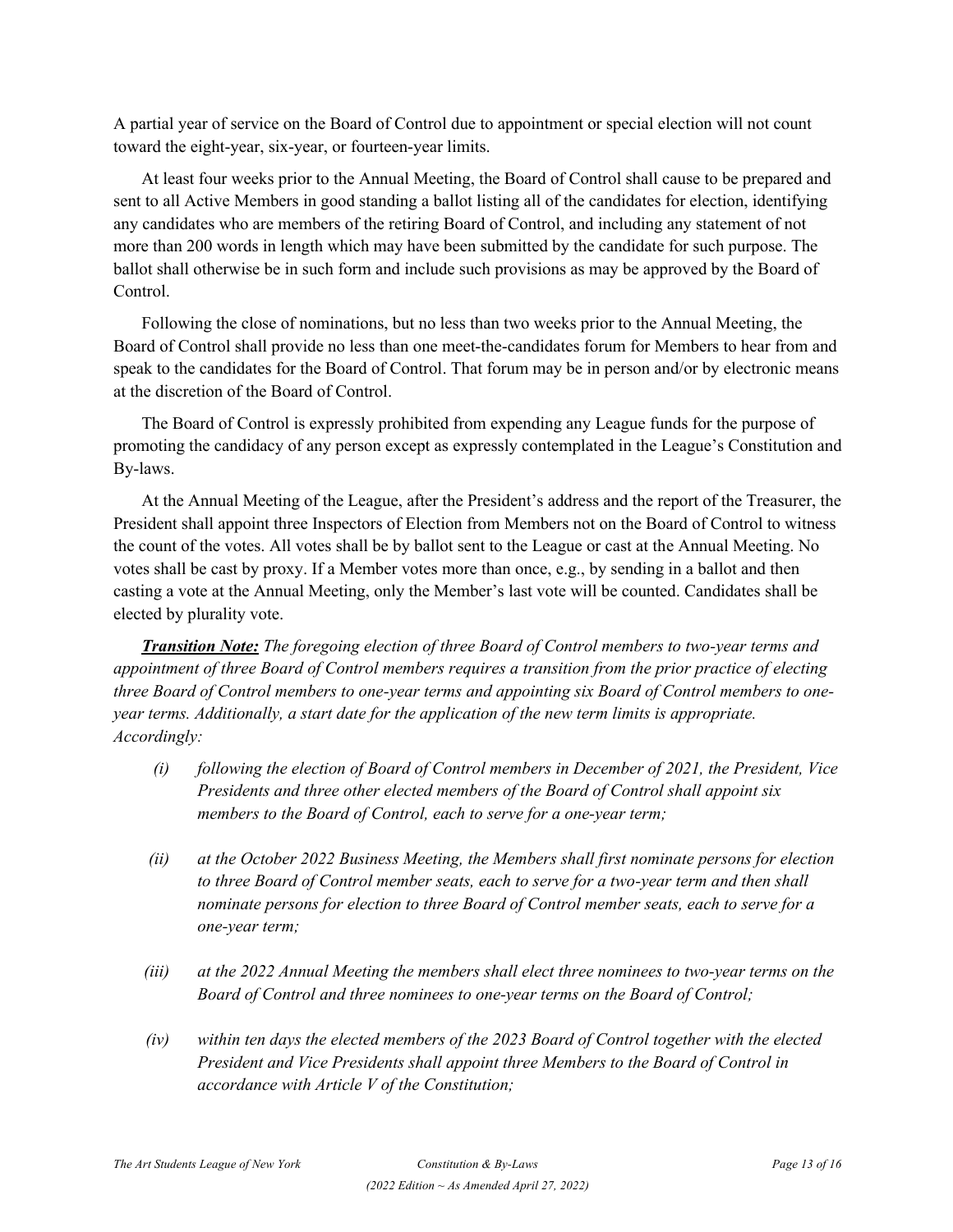- *(v) beginning with the October 2023 Business Meeting, Article V of the Constitution shall be fully applied, i.e., the Members shall nominate persons for election to three Board of Control member seats, each to serve for a two-year term, which nominees shall stand for election at the 2023 Annual Meeting and thereafter the President, Vice Presidents, and other elected members of the Board of Control shall appoint three members to the Board of Control; and*
- *(vi) Service years of any Board of Control Member, President, or other Officer, prior to the adoption of this amended By-Law shall not be counted in determining term limits for such individuals going forward, e.g., the service of a Board of Control Member from December 2, 2020 to December 1, 2021, shall not preclude such person from serving for three terms (six years) commencing on December 1, 2021.*

*This Transition Note may be deleted from this By-Law by action of the Board of Control at any time after January of 2024.*

## **BY-LAW XV**

## **ANNUAL REPORT**

The Annual Report of the League's finances shall be presented to the Members at the Annual Meeting. The report shall include in appropriate detail: (i) the assets and liabilities of the League as of the end of a twelve-month fiscal period terminating not more than six months prior to the meeting, (ii) the principal changes in assets and liabilities during the fiscal period, (iii) the revenue and receipts of the League, both unrestricted and restricted to particular purposes during the fiscal period, (iv) the expenses and disbursements of the League, for both general and restricted purposes during the fiscal period, and (v) the number of Members of the League as of the date of the Annual Report, together with a statement of increase or decrease in such number during the fiscal period, and a statement of the location where the names and places of residence of the current Members may be found. Prior to presentation to the Members, the Annual Report shall be verified by the President and Treasurer, or by a majority of the Board of Control, or certified by an independent certified public accounting firm selected by the Board of Control. The Annual Report shall be filed with the minutes of the Annual Meeting at which it was presented.

## **BY-LAW XVI**

## **COMMITTEES**

The Board of Control shall form the following committees annually at the first meeting of the Board of Control following the Annual Meeting: Audit, Finance, and any committee called for under the League's Constitution and By-Laws. The Board of Control may authorize the formation of committees concerned with collections, development, facilities, governance, membership, planning, programs, and other aspects of the League as the Board of Control may determine are appropriate. The Board of Control may determine the names of such committees and whether the members of such committees must be members of the Board of Control. To the extent permitted by law and by these By-Laws, the Board of Control may delegate powers and duties to such committees. The President and Vice Presidents serve as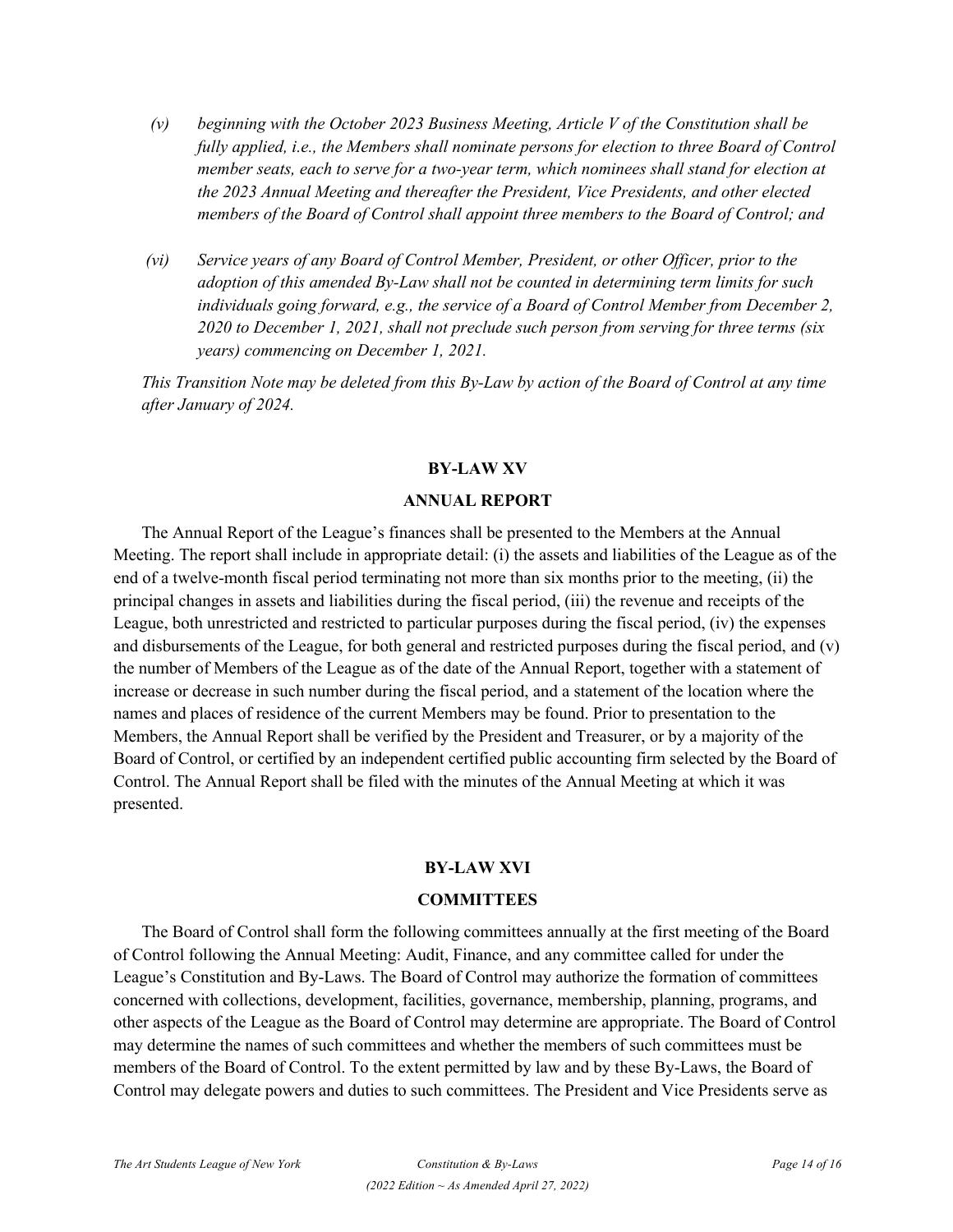ex officio members of all committees. The President shall appoint the chair and members of each committee, subject to the approval of the Board of Control, except that the Treasurer shall serve as chair of the Finance Committee.

The Chairperson and one Member shall constitute a quorum of all committees.

## **BY-LAW XVII**

#### **ENTERTAINMENT**

An Entertainment Committee may be provided composed of members of the Board of Control, one Member and a Chairperson appointed at the first Board of Control Meeting following the Annual Meeting, for a term of one year, and such Members and students as the Committee shall from time to time choose to serve temporarily; that this committee may inaugurate a program of dances, tea dances, receptions, etc. It may suggest functions to the Exhibition Committee or other Committees or Board of Control, or it may be requested by the Board of Control or other Committees to give functions in connection with exhibitions, meetings, etc.

#### **BY-LAW XVIII**

#### **FEES AND DUES**

The Board of Control shall establish annual dues for membership, tuition for classes, and such other fees as it deems appropriate. At its discretion, the Board of Control may relieve any person from the payment of tuition and fees (but not from the payment of membership dues) for a limited time.

## **BY-LAW XIX**

## **FISCAL AUTHORITY AND CONTRACTS**

All checks, drafts, and other orders for payment of money out of the funds of the League shall be signed on behalf of the League in such manner as shall from time to time be determined by resolution of the Board of Control.

The Board of Control, except as otherwise provided in these By-Laws, may authorize any officers, employees, or agents, in the name and on behalf of the League, to enter into and execute any contract. Any such authority may be general or confined to specific instances and may be granted prospectively or retroactively.

## **BY-LAW XX**

#### **INDEMNIFICATION AND INSURANCE**

The League shall, to the fullest extent permitted by law, indemnify any person made, or threatened to be made, a party to any action or proceeding by reason of the fact that such person is or was a member or officer of the Board of Control, against judgments, fines, amounts paid in settlement and reasonable expenses, including attorneys' fees. And to the fullest extent permitted by law, the League shall advance